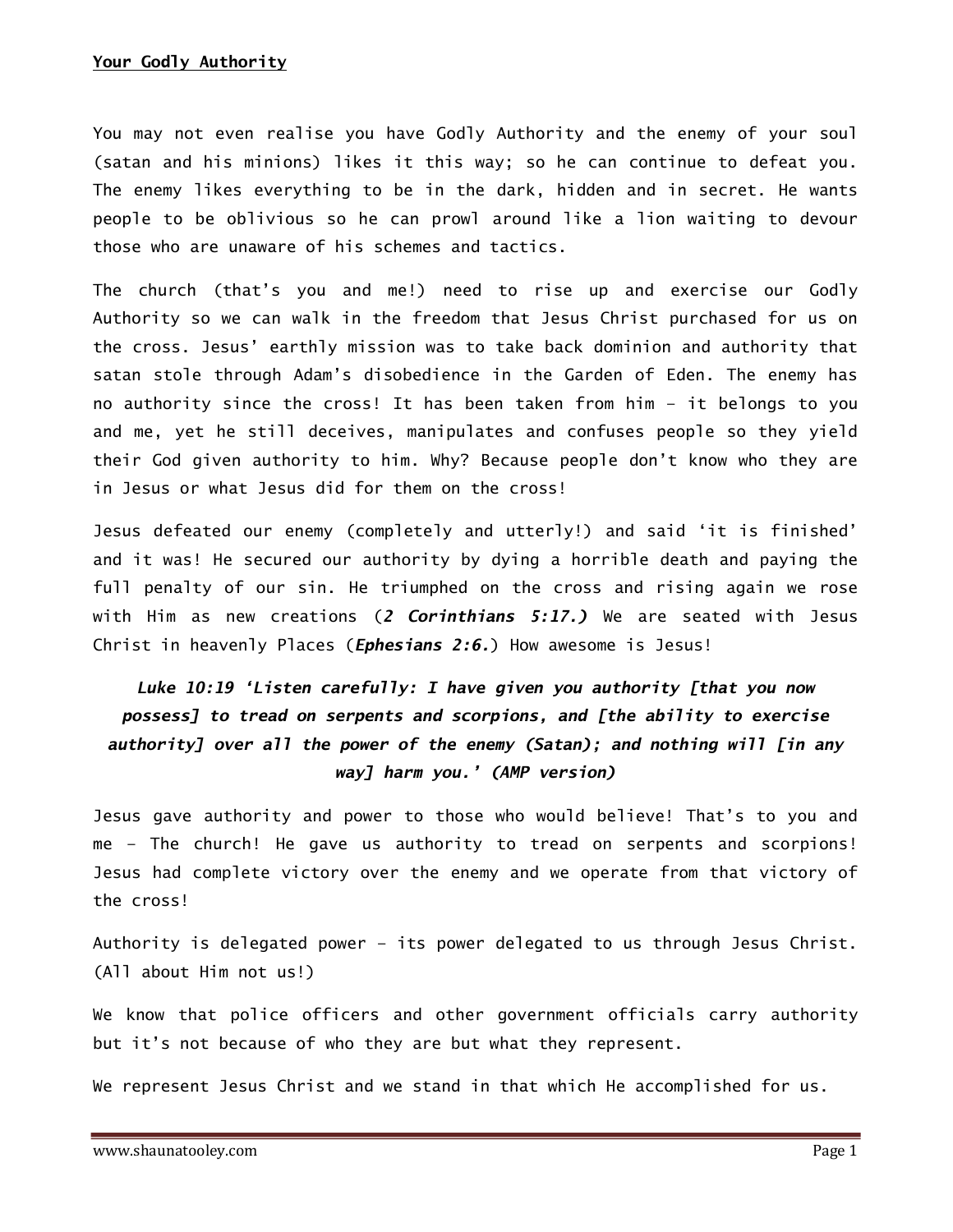## Colossians 2:15 'Having disarmed principalities and powers, He made a public spectacle of them, triumphing over them in it.'

The enemy plays dirty, he has plans to harass, torment and make our lives a complete misery if we let him. His mission statement is 'kill, steal and destroy' John 10:10.

Yet you have authority in Jesus Christ to overcome all the enemy schemes and put an end to his games, to cancel his assignments and break his plans. Because the Blood of Jesus has paid the full price!

When I'm ministering healing and deliverance I am not there with my own authority but in the authority of Jesus Christ – it's His name, His death, His blood that I call upon. I am just a vessel he uses.

I also need to use that authority in my tone of voice so that the enemy knows I mean business! It's not about volume or being loud – it's having an authoritative tone!

When you are dealing with Deliverance, Intercession or even Spiritual Warfare you can't be passive nor wishy washy! If you know an area in your life is under oppression by the enemy then you need to rise up and come against the enemy and take back that which he is oppressing. It's time to take back your promised land!

Having righteous anger is very appropriate when confronting the plans of the enemy and as a must is Holy Boldness and confidence in Jesus Christ.

If we have been in sin then we need to you come before the Lord with clean hands and a pure heart (Psalm 24.) You may need to repent and renounce if an area in your life is oppressed through sin or if the enemy has a legal right to be there. Please see the post/handout on self-deliverance for more information.

The Lord always forgives and never condemns – that is the work of the enemy and you should rebuke him if he plays those games, he is an accuser whereas the Holy Spirit will gently convict of an area of sin. The bible tells us on Romans 8:1 there is no condemnation for those who are in Christ Jesus.

## Scriptures to Meditate on